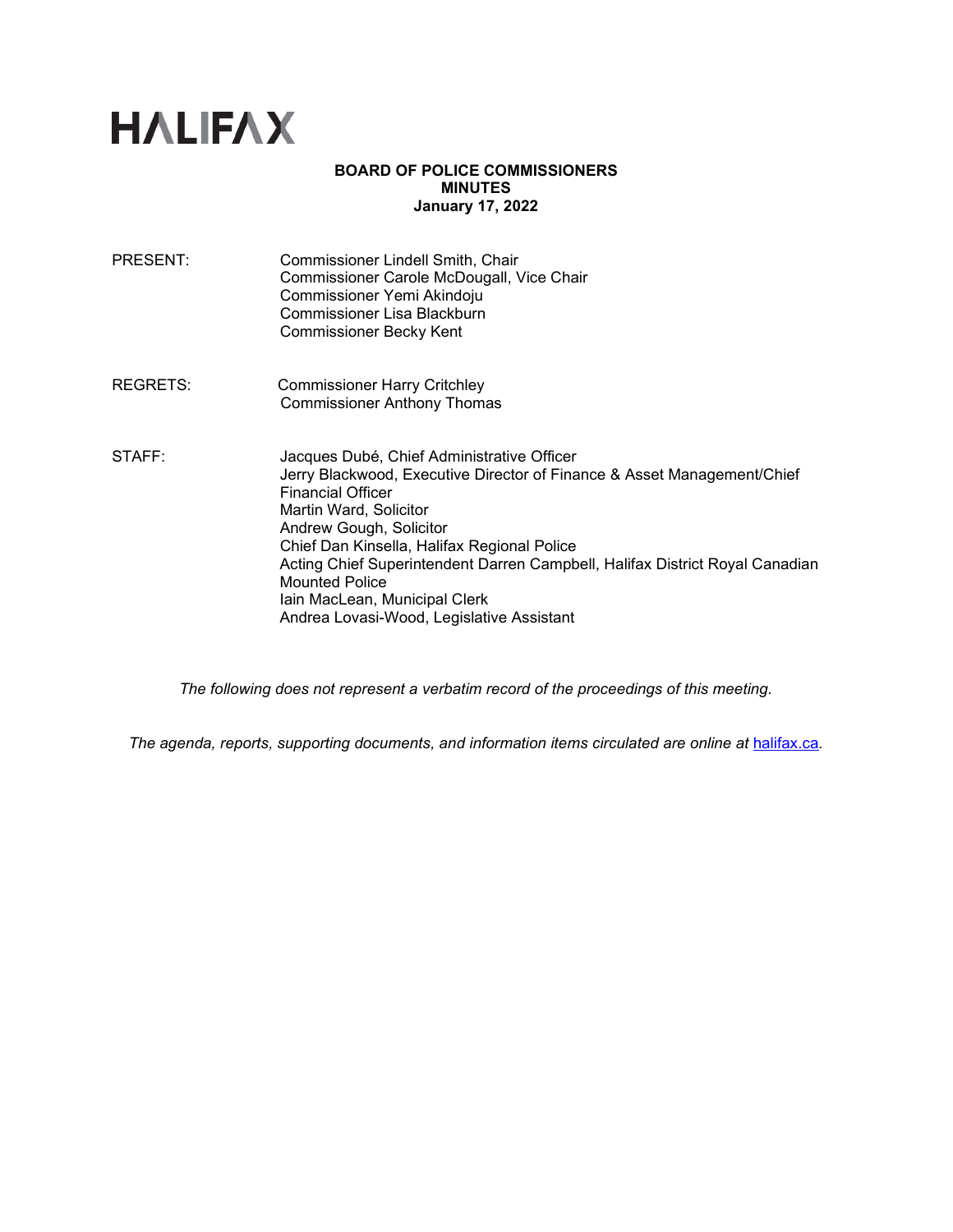*The meeting was called to order at 12:40 p.m., and recessed at 3:15 p.m. the Commission reconvened in at 3:20 p.m. the Commission adjourned at 4:22 p.m.*

# **1. CALL TO ORDER**

The Chair called the meeting to order at 12:40 p.m. and acknowledged that the meeting took place in Mi'kma'ki, the traditional and ancestral territory of the Mi'kmaq people, and that we are all treaty people.

## **1.1 ELECTION OF CHAIR AND VICE CHAIR**

Iain MacLean, Municipal Clerk, called for nominations for the position of Chair of Board of Police Commissioners.

MOVED by Commissioner McDougall, seconded by Commissioner Blackburn

## **THAT Commissioner Smith be nominated for the position of Chair of Board of Police Commissioners.**

## **MOTION PUT AND PASSED.**

Iain MacLean called three times for any further nominations.

MOVED by Commissioner McDougall, seconded by Commissioner Blackburn

## **THAT nominations cease for the position of Chair of Board of Police Commissioners.**

## **MOTION PUT AND PASSED.**

There being no additional nominations, Commissioner Smith was declared Chair of Board of Police **Commissioners** 

The Chair called for nominations for the position of Vice Chair of Board of Police Commissioners.

MOVED by Commissioner Blackburn, seconded by Commissioner Akindoju

## **THAT Commissioner McDougall be nominated for the position of Vice Chair of Board of Police Commissioners.**

#### **MOTION PUT AND PASSED.**

The Chair called three times for any further nominations.

MOVED by Commissioner Blackburn, seconded by Commissioner Akindoju

#### **THAT nominations cease for the position of Vice Chair of Board of Police Commissioners.**

#### **MOTION PUT AND PASSED.**

There being no additional nominations, Commissioner McDougall was declared Vice Chair of Board of Police Commissioners.

#### **2. COMMUNITY ANNOUNCEMENTS**

Commissioners noted community announcements.

#### **3. APPROVAL OF MINUTES – December 13, 2021**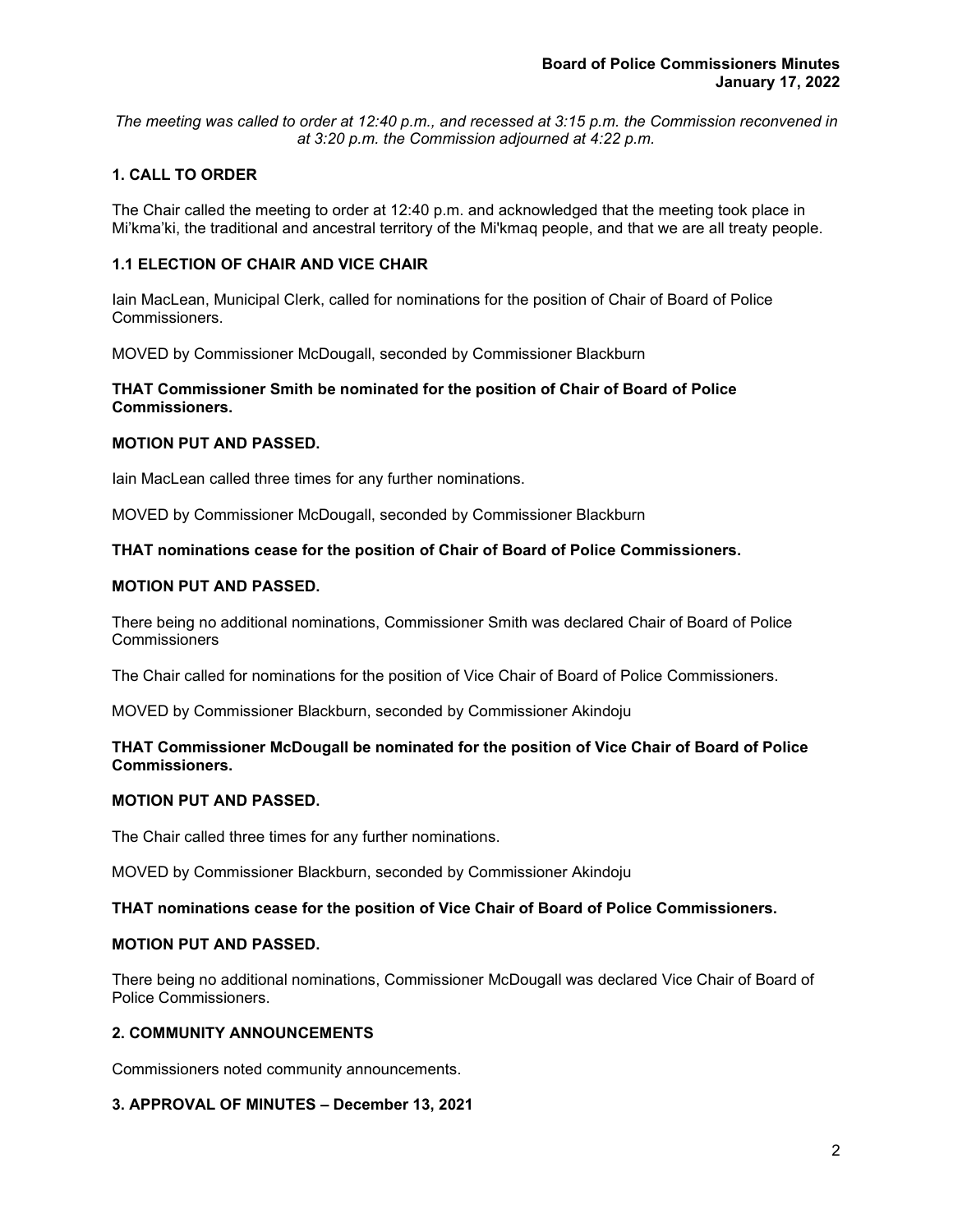MOVED by Commissioner McDougall, seconded by Commissioner Blackburn

## **THAT the minutes of December 13, 2021 be approved as circulated.**

## **MOTION PUT AND PASSED.**

#### **4. APPROVAL OF THE ORDER OF BUSINESS AND APPROVAL OF ADDITIONS AND DELETIONS**

Additions: None

Deletions: None

The Chair requested that Item 7.1 Request for Consideration – Commissioner Critchley be the first order of business after Item 6 Conflict of Interest.

MOVED by Commissioner Blackburn, seconded by Commissioner McDougall

#### **THAT the agenda be approved as amended.**

#### **MOTION PUT AND PASSED.**

#### **5. BUSINESS ARISING OUT OF THE MINUTES**

Further to an inquiry regarding Item 10.1.3 Review of Proposed Board of Police Commissioners 2022 Meeting Schedule from the Board's December 13, 2021 meeting, the Municipal Clerk advised that the staff report on this item will be submitted at the Board's February 28, 2022 meeting.

#### **6. CALL FOR DECLARATION OF CONFLICT OF INTERESTS – NONE**

#### **7.CONSIDERATION OF DEFERRED BUSINESS**

#### **7.1 Halifax Regional Police 2022/23 Proposed Operating Budget – December 13, 2021**

The following was before the Board of Police Commissioners:

- A staff report from Halifax Regional Police dated December 13, 2021
- A staff presentation Halifax Regional Police dated December 13, 2021
- A staff supplemental presentation from Halifax Regional Police dated January 17, 2022
- Correspondence from Joanne Bealy, Martha Paynter, Sgt. Dean Stienburg President of the Halifax Regional Police Association, Nina Cherry, Hekuran Hani, Laura Dakin, Lynn Bessoudo, Delaine Tiniakos-Doran, Juniper Littlefield

The following motion was on the floor:

MOVED by Commissioner Kent, seconded by Commissioner Thomas

#### **THAT the Board of Police Commissioners:**

- **1. Approve the proposed Halifax Regional Police Operating Budget for 2022/2023 as presented at the December 13, 2021 meeting of the Board of Police Commissioners; and**
- **2. Recommend that Halifax Regional Council approve the proposed Halifax Regional Police Operating Budget for 2022/2023, as approved by the Board of Police Commissioners at their December 13, 2021 meeting.**

**(i) Request for Consideration – Commissioner Critchley**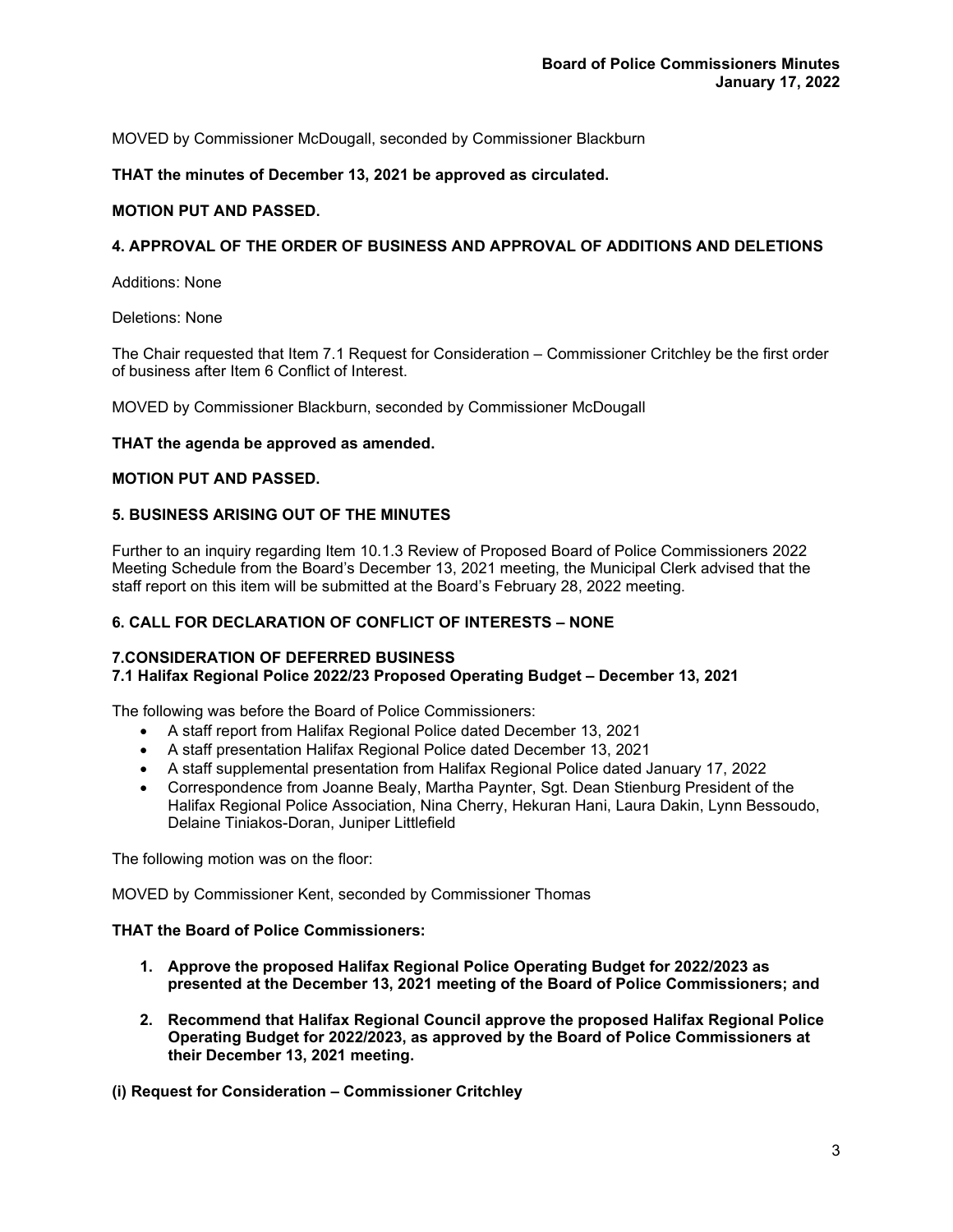MOVED by Commissioner Smith, seconded by Commissioner Blackburn

**THAT the Board of Police Commissioners hold a special online meeting to give members of the general public an opportunity to provide input and feedback regarding the proposed HRP budget for fiscal 2022/23.**

The Chair advised the Board of Police Commissioners of the procedures that would be followed for the proposed special online meeting if the motion was approved that the Board of Police Commissioners.

Iain MacLean, Municipal Clerk, responded to questions of clarification from Board of Police Commissioners.

Chief Dan Kinsella, Halifax Regional Police, responded to questions of clarification from Board of Police Commissioners.

Jerry Blackwood, Executive Director of Finance & Asset Management/Chief Financial Officer, responded to questions of clarification from Board of Police Commissioners.

#### **MOTION PUT AND PASSED.**

Chief Dan Kinsella, Halifax Regional Police, gave a presentation with supplementary information regarding Halifax Regional Police's 2022/23 proposed operating budget and responded to questions of clarification from Board of Police Commissioners*.*

A copy of the staff presentation is on file.

Deputy Chief Reid McCoombs, Operational Support, Halifax Regional Police, responded to questions of clarification from Board of Police Commissioners*.*

MOVED by Commissioner Kent, seconded by Commissioner Blackburn

**THAT the Board of Police Commissioners defer item 7.1 Halifax Regional Police 2022/23 Proposed Operating Budget to the Special Board of Police Commissioners meeting regarding the Halifax Regional Police Budget.**

#### **MOTION TO DEFER PUT AND PASSED.**

#### **8. CORRESPONDENCE, PETITIONS & DELEGATIONS 8.1 Correspondence**

Correspondence was received and circulated for items: 7.1, 8.3.1 and 10.2.1.

For a detailed list of correspondence received refer to the specific agenda item.

#### **8.2 Petitions – None**

#### **8.3 Presentation**

**8.3.1 Presentation – Regarding Proposed Budget Increase for Halifax Regional Police: Bad Neighbours** – *Collins Ellison*

The following was before the Board of Police Commissioners**:**

- A presentation request letter dated January 7, 2022
- Correspondence from Collins Ellison dated January 10, 2022

Collins Ellison, of Halifax, spoke regarding the negative interactions he experienced with Halifax police. Ellison also commented that Halifax police do not function well at providing mental health supports,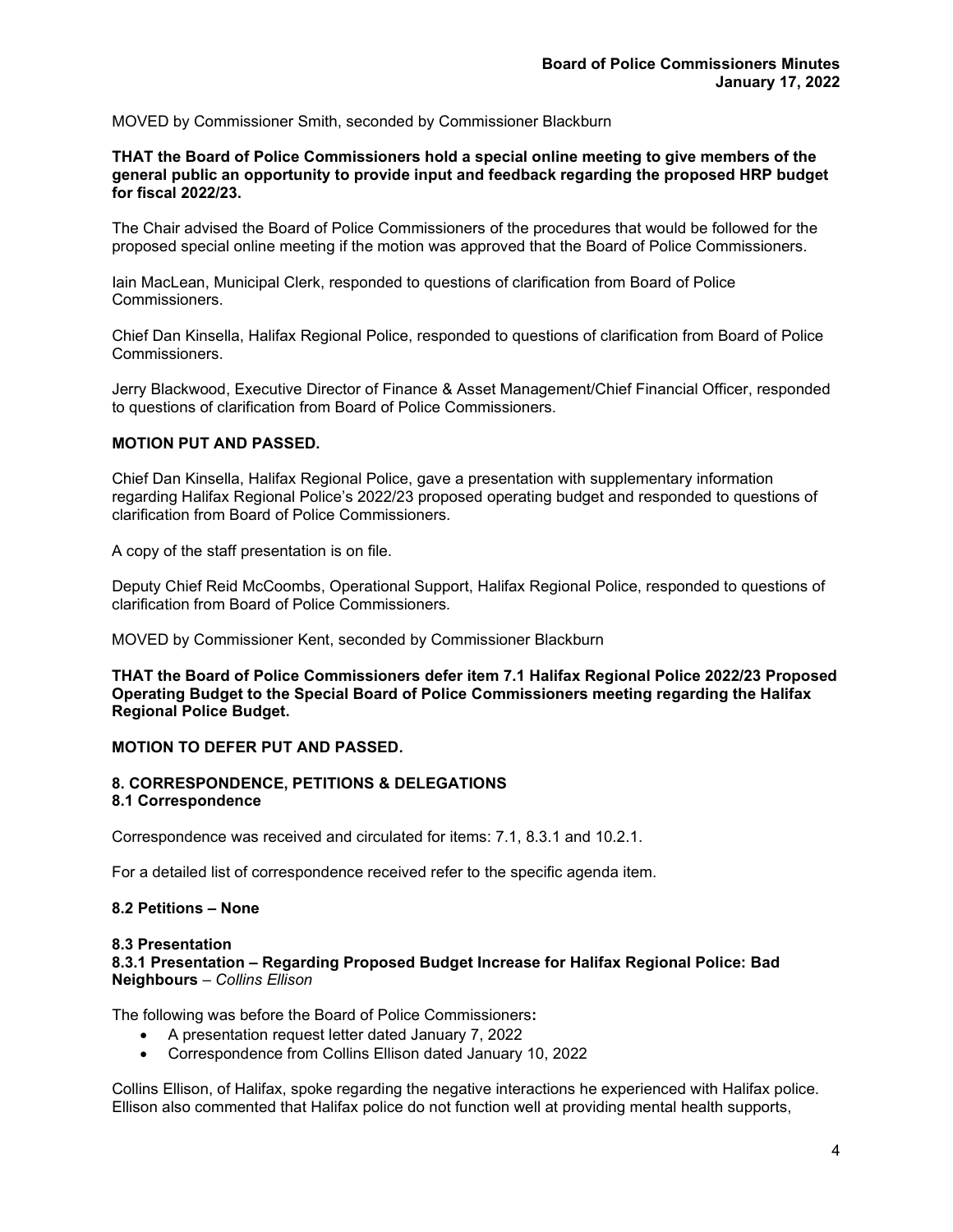particularly with underhoused individuals. Ellison requested an expansion of the mobile mental health crisis team. Ellison responded to questions of clarification from Board of Police Commissioners*.*

**8.3.2 Presentation – Halifax District Royal Canadian Mounted Police and Overarching Provincial Structure** – *Hayley Crichton, Executive Director of Public Safety & Security, Public Safety & Security Division, Department of Justice*

The following was before the Board of Police Commissioners**:**

• A presentation dated January 17, 2022

Hayley Crichton, Executive Director of Public Safety & Security, Public Safety & Security Division, Department of Justice, gave a presentation regarding the Royal Canadian Mounted Police Provincial Police Service Agreement and responded to questions of clarification from Board of Police Commissioners*.*

A copy of the presentation is on file.

## **9. INFORMATION ITEMS BROUGHT FORWARD – NONE**

## **10. REPORTS 10.1 STAFF – NONE**

## **10.2 MEMBERS OF BOARD OF POLICE COMMISSIONERS**

# **10.2.1 Commissioner Smith – Submission of the Board of Police Commissioners Subcommittee to Define Defunding Police Report – Defunding the Police: Defining the Way Forward for HRM**

The following was before the Board of Police Commissioners:

- Board of Police Commissioners Subcommittee to Define Defunding Police report dated January 14, 2022
- Board of Police Commissioners Subcommittee to Define Defunding Police presentation dated January 17, 2022
- Correspondence from Lynn Bessoudo, Martha Paynter, Ross MacDonald

El Jones, Chair of Board of Police Commissioners Subcommittee to Define Defunding Police, gave a presentation on the Subcommittee's report – Defunding the Police: Defining the Way Forward for HRM and responded to questions of clarification from Board of Police Commissioners*.*

A copy of the presentation is on file.

As the meeting was near the end of its' three hour scheduled meeting time, the Board of Police Commissioners agreed to discuss the Subcommittee's report more in depth at their next regular meeting.

MOVED by Commissioner Kent, seconded by Commissioner Blackburn

**THAT the Board of Police Commissioners accept the report from the Board of Police Commissioners Subcommittee to Define Defunding Police and thank the Subcommittee for its preparation and submission of their report.**

**MOTION PUT AND PASSED.**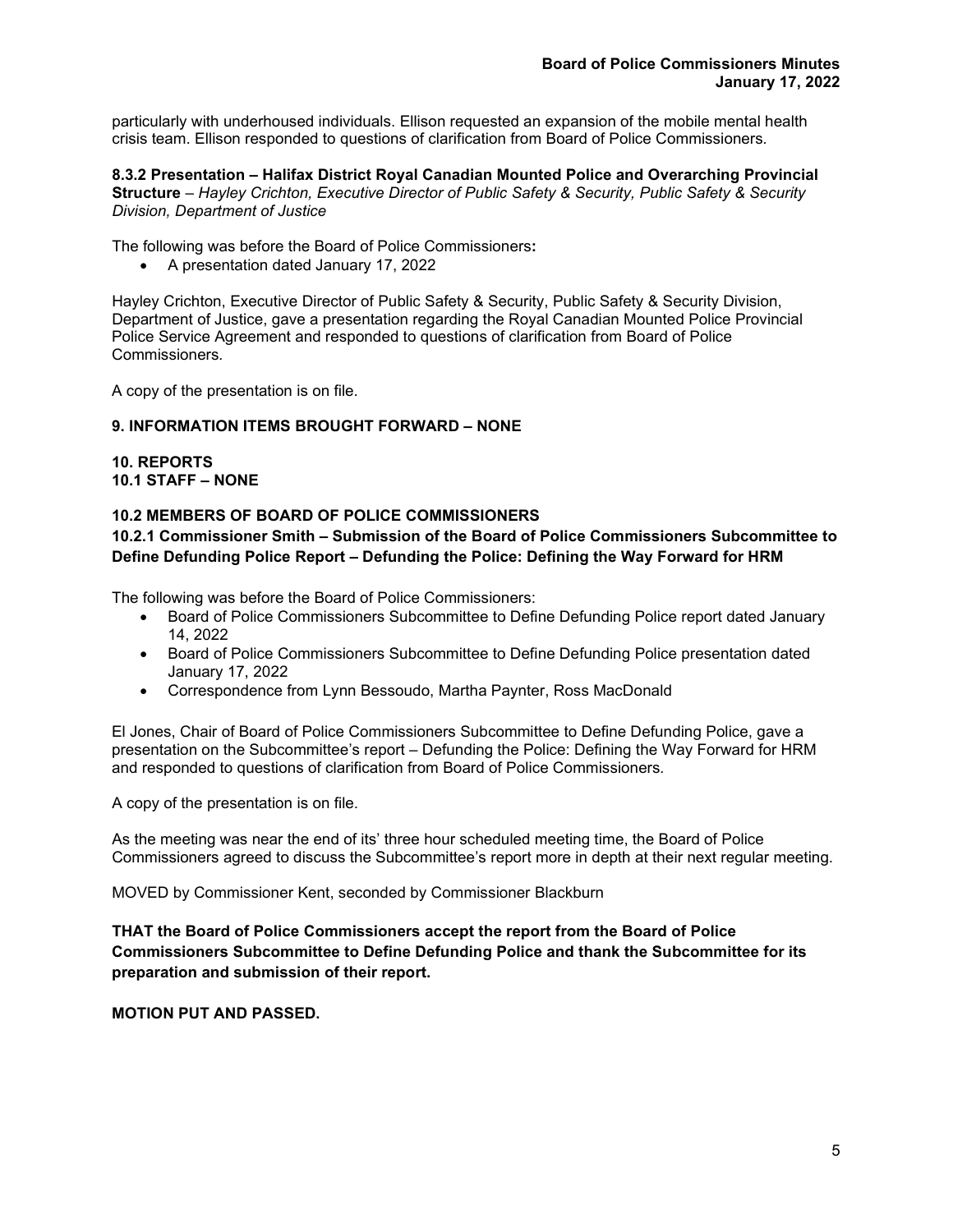# **10.2.2 Commissioner McDougall – Canadian Association of Police Governance 2022 Webinar Series**

The following was before the Board of Police Commissioners:

• Motion memorandum

MOVED by Commissioner McDougall, seconded by Commissioner Kent

**THAT the Board of Police Commissioners approve the registration of the Board of Police Commissioners in the Canadian Association of Police Governance 2022 Webinar Series, as outlined in Attachment A of the January 5, 2022 staff memorandum.**

## **MOTION PUT AND PASSED.**

## **10.3 COMMISSIONER UPDATES – NONE**

## **10.4 HALIFAX REGIONAL POLICE/ROYAL CANADIAN MOUNTED POLICE CHIEF UPDATES**

As the meeting would lose quorum at 4:30 p.m., the Board of Police Commissioners agreed to defer this item to their next regular meeting.

The Chair asked the Chiefs to email important updates to him for circulation to the Board of Police Commissioners.

#### **11. ADDED ITEMS – NONE 12. ITEMS FOR FUTURE CONSIDERATION – NONE**

#### **13. IN CAMERA (IN PRIVATE)**

#### **13.1 In Camera (In Private) Minutes – December 13, 2021**

This matter was dealt with in public.

MOVED by Commissioner Kent, seconded by Commissioner Akindoju

#### **THAT the In Camera (In Private) minutes of December 13, 2021 be approved as circulated.**

#### **MOTION PUT AND PASSED.**

#### **14. NOTICES OF MOTION 14.1 Commissioners Blackburn**

TAKE NOTICE that, at a future meeting the Board of Police Commissioners, I intend to move a motion to propose that the Board of Police Commissioners strike a subcommittee made up of up to three members to review the recommendations of the Board of Police Commissioners Subcommittee to Define Defunding Police report and determine the body responsible for their completion.

#### **14.2 Commissioners McDougall**

TAKE NOTICE that, at the next regular meeting of the Board of Police Commissioners, I intend to move a motion to propose that the Board of Police Commissioners send a proposal to the Canadian Association of Police Governance expressing the Board of Police Commissioners' interest in hosting the Canadian Association of Police Governance Annual Conference in 2024.

#### **15. DATE OF NEXT MEETING – February 28, 2022**